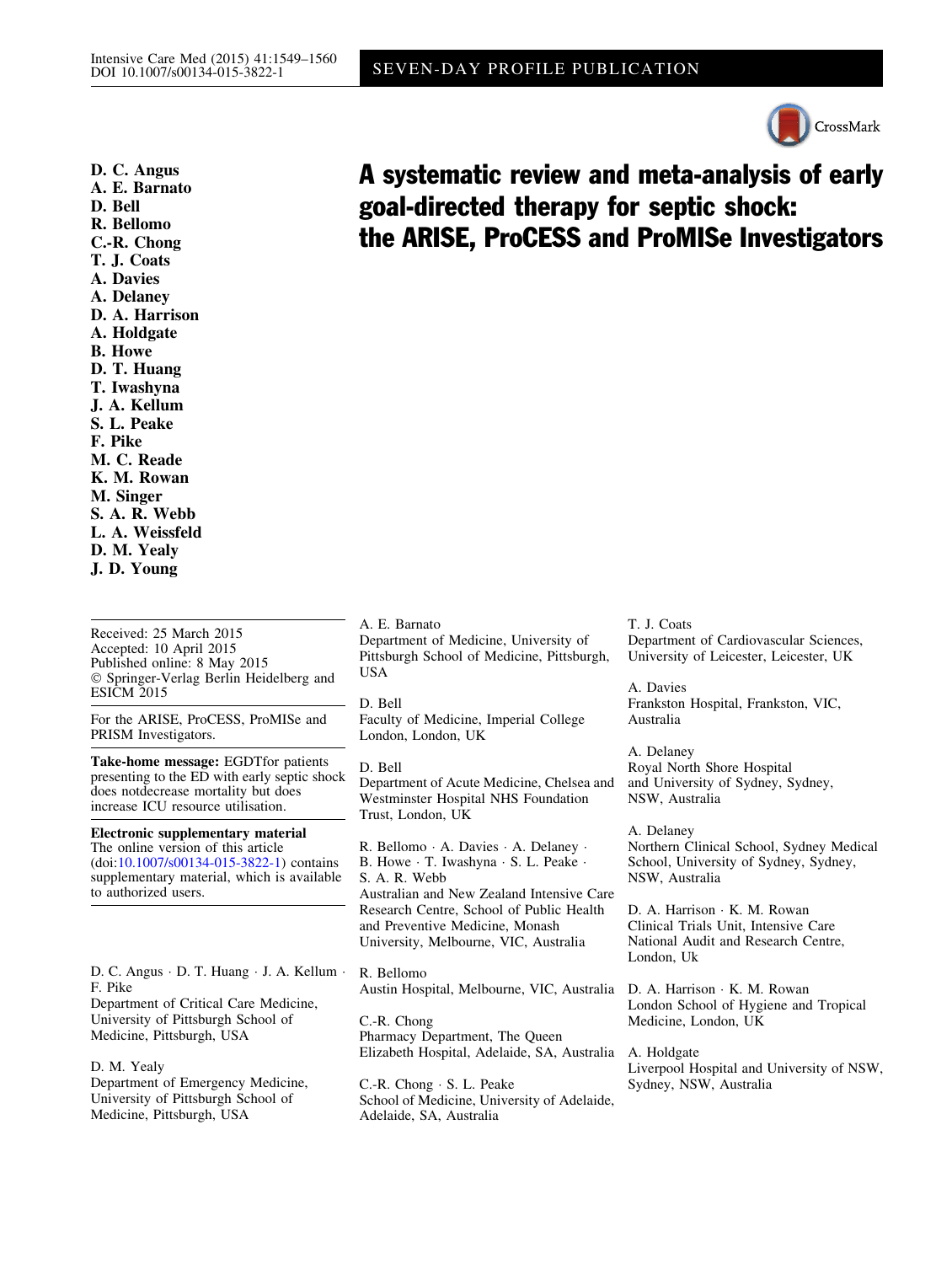T. Iwashyna University of Michigan and VA Centre for Clinical Management Research, Ann Arbor, MI, USA

M. C. Reade Burns, trauma and critical care research centre, University of Queensland, Brisbane, QLD, Australia

M. C. Reade Joint Health Command, Australian Defence Force, Canberra, ACT, Australia

K. M. Rowan Department of Health Services Research and Policy, London School of Hygiene and Tropical Medicine, London, UK

K. M. Rowan Division of Research Strategy, University College London, London, UK

M. Singer Bloomsbury Institute of Intensive Care Medicine, University College London, London, UK

S. A. R. Webb Royal Perth Hospital and University of Western Australia, Perth, WA, Australia

L. A. Weissfeld Statistics Collaborative, Washington, DC, USA

J. D. Young Nuffield Division of Anaesthetics, University of Oxford, Oxford, UK

S. L. Peake  $(\infty)$ Department of Intensive Care Medicine, The Queen Elizabeth Hospital, 28 Woodville Road, Woodville, SA 5011, Australia e-mail: sandra.peake@health.sa.gov.au

Abstract Purpose: To determine whether early goal-directed therapy (EGDT) reduces mortality compared with other resuscitation strategies for patients presenting to the emergency department (ED) with septic shock. Methods: Using a search strategy of PubMed, EmBase and CENTRAL, we selected all relevant randomised clinical trials published from January 2000 to January 2015. We translated non-English papers and contacted authors as necessary. Our primary analysis generated a pooled odds ratio (OR) from a fixed-effect model. Sensitivity analyses explored the effect of including non-ED studies, adjusting for study quality, and conducting a random-effects model. Secondary outcomes included organ support and hospital and ICU length of stay. Results: From 2395 initially eligible abstracts, five randomised clinical trials ( $n = 4735$  patients) met all criteria and generally scored high for quality except for lack of blinding. There was no effect on the primary mortality outcome (EGDT: 23.2 % [495/2134] versus control: 22.4 % [582/2601]; pooled OR 1.01

[95 % CI 0.88–1.16],  $P = 0.9$ , with heterogeneity  $[I^2 = 57 \%;$  $P = 0.055$ ]). The pooled estimate of 90-day mortality from the three recent multicentre studies ( $n = 4063$ ) also showed no difference [pooled OR 0.99 (95 % CI 0.86–1.15),  $P = 0.93$ ] with no heterogeneity  $(I^2 = 0.0 \%)$ ;  $P = 0.97$ ). EGDT increased vasopressor use (OR 1.25 [95 % CI 1.10–1.41];  $P < 0.001$  and ICU admission [OR 2.19 (95 % CI 1.82–2.65);  $P < 0.001$ . Including six non-ED randomised trials increased heterogeneity ( $l^2 = 71$  %;  $P < 0.001$ ) but did not change overall results [pooled OR 0.94 (95 % CI 0.82 to 1.07);  $P = 0.33$ . Conclusion: EGDT is not superior to usual care for ED patients with septic shock but is associated with increased utilisation of ICU resources.

Keywords Early goal-directed therapy or EGDT · Resuscitation · Septic shock - Central venous oxygen saturation · Meta-analysis · Systematic review - Randomised clinical trials

# Introduction

In 2001, Rivers and colleagues published a single-centre, randomised trial of protocolised resuscitation for patients presenting to the emergency department (ED) with septic shock [[1\]](#page-10-0). The therapies prescribed in this specific, 6-h resuscitation algorithm, termed early goal-directed therapy (EGDT), were guided by the optimisation of haemodynamic goals targeting both arterial and central venous pressure and a central venous oxygenation saturation  $(ScvO<sub>2</sub>)$  of 70 % or greater. EGDT decreased short-term mortality compared with non-protocolised standard resuscitation. A number of non-randomised, predominantly

benefit with EGDT, even when implementation was incomplete [[2–4](#page-10-0)]. Since 2004, the Surviving Sepsis Campaign guidelines have endorsed EGDT [[5](#page-10-0)] but the uptake of this resuscitation approach has been variable [\[6](#page-10-0)]. Barriers to uptake include concerns regarding the generalisability of the original EGDT trial findings outside of a single US centre, the potential risks associated with individual elements of the protocol and the infrastructure and resource requirements needed to implement EGDT. Three recent large, multicentre, randomised clinical trials conducted in the USA  $[7, 8]$  $[7, 8]$  $[7, 8]$  $[7, 8]$  $[7, 8]$ , Australasia  $[9, 10]$  $[9, 10]$  $[9, 10]$  $[9, 10]$  and the UK  $[11, 1]$  $[11, 1]$  $[11, 1]$ [12](#page-10-0)] failed to find that EGDT decreased mortality.

before–after, studies subsequently reported a survival clinical trial evidence for EGDT in the resuscitation of We sought to systematically review the randomised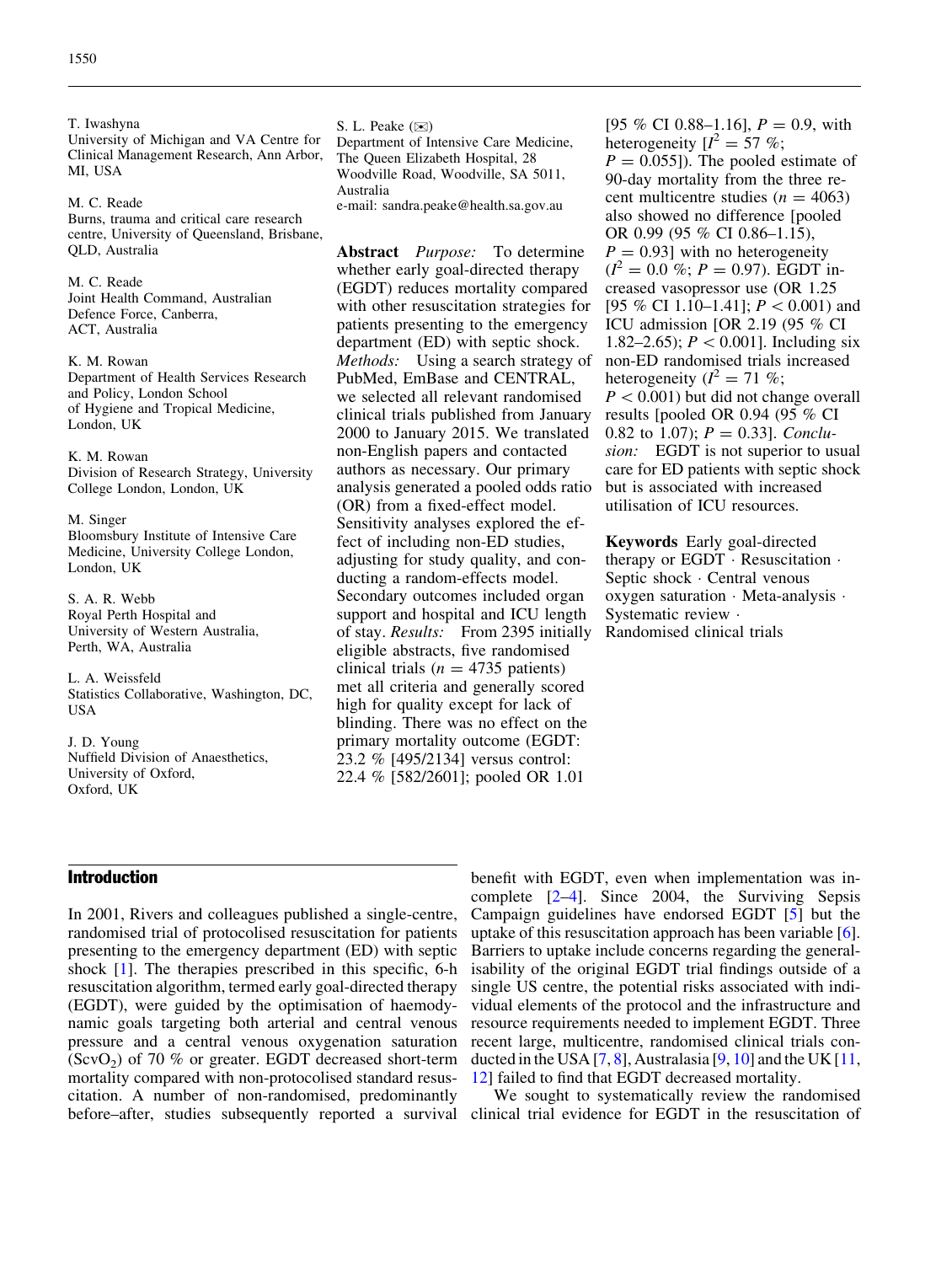patients presenting to the ED with septic shock and to address the primary question of whether EGDT, compared with other resuscitation strategies, is associated with a survival benefit. Our secondary objective was to evaluate EGDT in all patients with septic shock irrespective of presenting source or timing.

# **Methods**

We prospectively registered our study protocol with PROSPERO (International prospective register of systematic reviews; CRD2014015682). The research question was formulated according to the Participants, Interventions, Comparisons and Outcomes (PICO) model: P, patients presenting to the emergency department with septic shock; I, EGDT; C, non-EGDT haemodynamic resuscitation strategy; O, mortality [[13\]](#page-10-0). The methods for reporting the subsequent results have followed PRISMA (Preferred Reporting Items for Systematic Reviews and Meta-Analyses) guidelines [\[14\]](#page-10-0).

#### Inclusion criteria

We included randomised clinical trials conducted in adult or paediatric patient populations with septic shock that compared EGDT with either usual care or another resuscitation strategy that did not incorporate EGDT. The definition of EGDT was based on the original publication by Rivers et al. [[1\]](#page-10-0) as the protocolised administration of intravenous fluids, vasoactive agents and red cell transfusion to achieve the predetermined haemodynamic goals of central venous pressure, mean arterial pressure and  $ScvO<sub>2</sub>$ . We only analysed studies that reported mortality, excluding those reporting only physiological end-points, solely descriptive or non-randomised and any studies published before 2000.

#### Search strategy

Two authors (SLP, ADe) independently conducted the search of PubMed, Embase and the Cochrane Central Register of Controlled Trials (CENTRAL) databases for the period 1 January 2000 to 15 January 2015 to identify all randomised clinical trials of EGDT in human subjects with septic shock. The search terms were ''sepsis'', ''septicaemia", "shock, septic", "early goal-directed therapy", "EGDT", "sepsis protocol", "clinical protocols", "central venous oxygen saturation", " $ScvO<sub>2</sub>$ ", "goal-directed resuscitation, goal-directed therapy'' combined with sensitive filters to identify randomised clinical trials. There were no language restrictions. The detailed search strategy

is reported in the Supplementary Appendix. We also searched clinical trials registries and contacted experts in the field to identify unpublished studies.

Two authors (SLP, ADe) independently reviewed the titles and abstracts of all articles generated by the search to identify potentially relevant studies. We retrieved fulltext manuscripts of potentially relevant studies for further evaluation and inclusion if the predefined inclusion criteria were met. We also screened the reference lists of included articles and previous systematic reviews for the same period  $[15-17]$  to identify other potentially eligible studies. If needed, we contacted authors to clarify details of trials. Differences of opinion were resolved via discussion and consensus.

#### Data extraction

Two authors (SLP, ADe) independently extracted predefined data from included studies into standardised data abstraction forms except for articles written in Chinese, which were translated (by C-RC) and data extracted (C-RC, SLP) separately. Information included (1) study characteristics (lead author, publication year, country or region, number of participating sites, number of patients enrolled, ED and/or non-ED source, EGDT and control resuscitation goals); (2) participant characteristics (age, sex, baseline APACHE II score, presence of hypotension and hyperlactataemia); (3) interventions delivered up to 6 h post-randomisation (including intravenous fluids, vasopressors, dobutamine and red cell transfusion); (4) time to antimicrobial administration; (5) receipt and duration of organ support (invasive mechanical ventilation, vasopressors and renal replacement therapy); and (6) outcome (mortality, intensive care unit (ICU) admission and duration of ICU and hospital stay).

#### Quality assessment

We assessed the quality of the included studies using two independent assessors who had no role in the design, conduct, analysis or reporting of any of the included studies (TI, ADa). The Cochrane Collaboration tool was used to assess the risk of bias for the individual studies across the following domains: random sequence generation (selection bias); allocation concealment (selection bias); blinding of participants and personnel (performance bias); blinding of outcome assessment (detection bias); incomplete outcome data (attrition bias);selective reporting (reporting bias); and other sources of bias [[18](#page-10-0)]. The risk of bias for each domain was assessed as ''high'', "low" or "unclear". When differences in assessment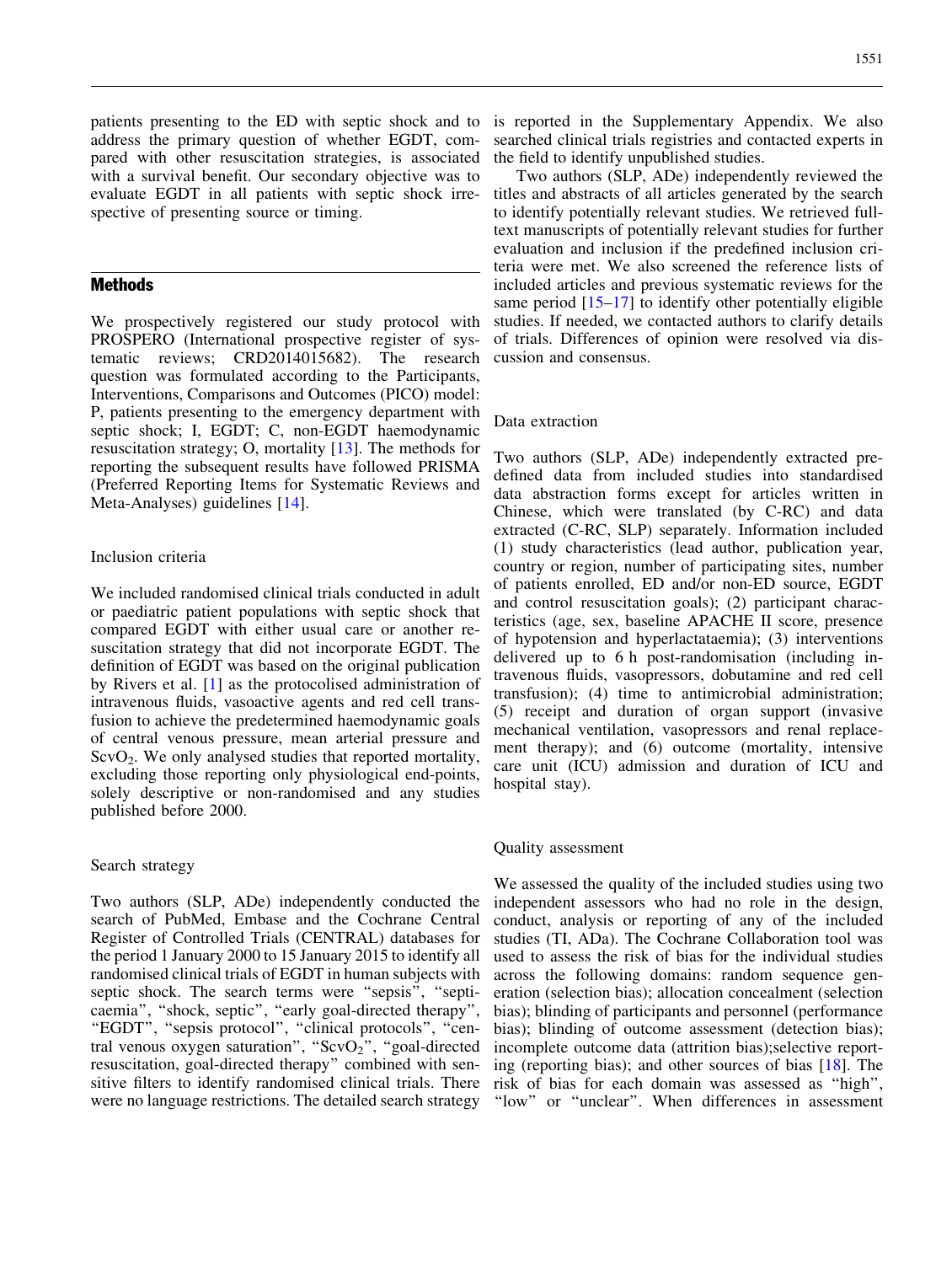<span id="page-3-0"></span>existed, consensus was obtained via discussion between the assessors.

#### Outcome measures

We classified studies according to the patient entry source, into those conducted among patients presenting to the ED, and those in which some or all the patients enrolled were from the general ward and/or ICU or the source was unable to be determined from either the published article or from attempts to contact the corresponding author of the study.

For the primary objective, the prespecified primary outcome was mortality in studies conducted in patients presenting to the ED with septic shock. If mortality at more than one time was reported for a given trial, we used the mortality identified as the primary outcome for that study in the analysis of our primary objective. We also conducted additional analyses for mortality at 28 days, 90 days and at hospital discharge for studies reporting these mortality outcomes. Secondary outcomes were ICU admission rate and duration of stay in ICU and hospital. Our secondary objective was to assess mortality at any time in patients with septic shock irrespective of presenting source. Mortality was the primary mortality outcome for each study included in the analysis.

We used a fixed-effect model to obtain an estimate of the effect size for the primary objective expressed as a pooled odds ratio (OR) with 95 % confidence interval (CI) and presented as a forest plot. We also conducted a sensitivity analysis using a random-effects model. We used univariate meta-regression to assess the effect of each domain of the quality assessment on the overall estimate of treatment effect, as well as other potential sources of heterogeneity. To assess heterogeneity in treatment effect across studies, we used the  $I^2$  statistic. A priori explanations for heterogeneity included (1) methodological quality of the studies (using individual risk of bias domains); (2) harmonised studies (Australasian Resuscitation in Sepsis Evaluation [ARISE], Protocolized Care for Early Septic Shock [ProCESS] and Protocolised Management In Sepsis [ProMISe]) versus non-harmonised studies; (3) control intervention (usual care versus another resuscitation protocol); (4) duration of intervention; and (5) adult versus paediatric populations. Examination of small study effects was conducted by construction and visual examination of funnel plots and Egger's statistic.

To assess the effect of EGDT on receipt and duration of organ support and secondary outcomes (ICU admission and duration of stay in ICU and hospital), we used a fixed-



Statistical analysis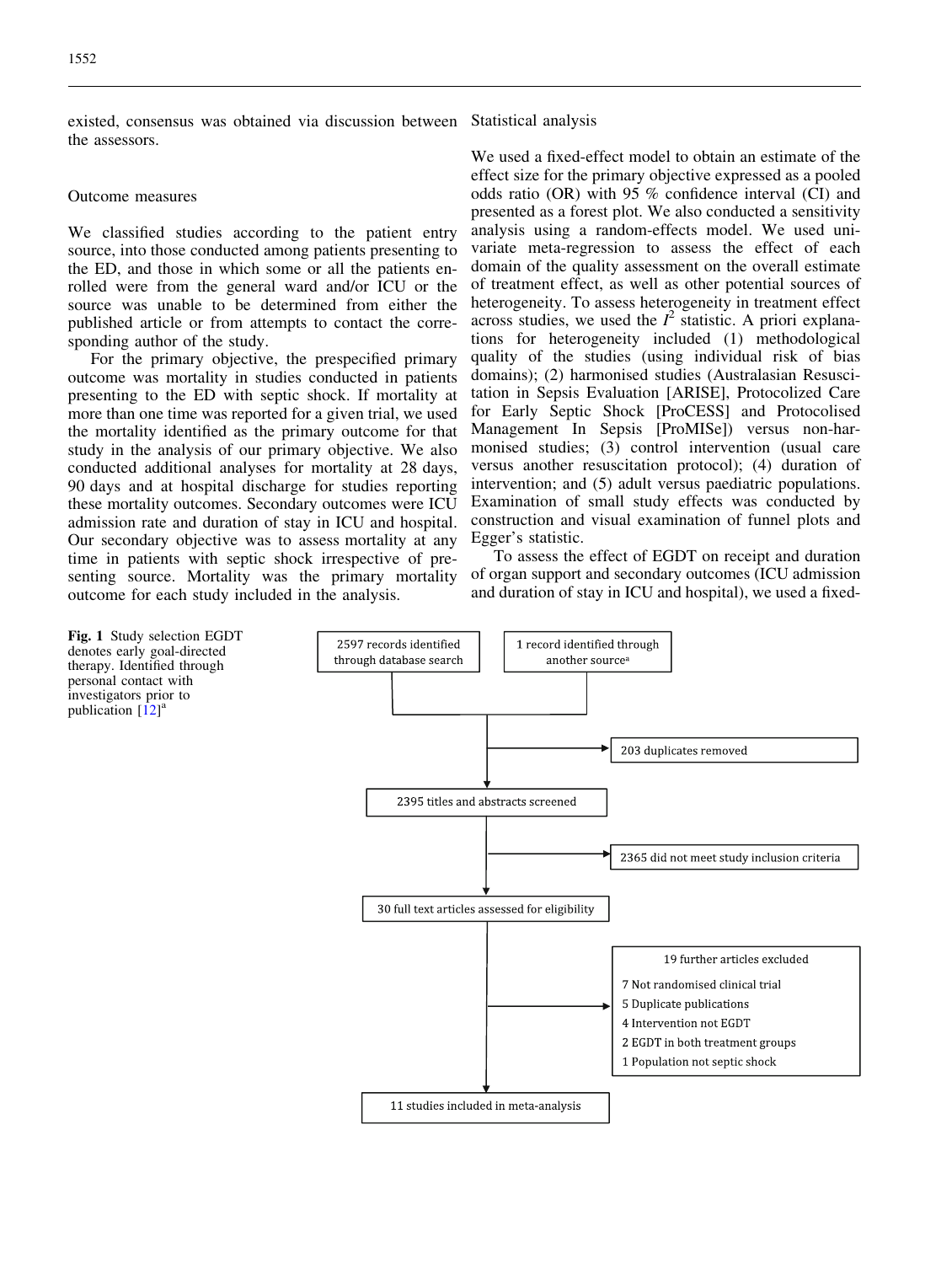effect model and reported a pooled OR and 95 % CI for categorical variables or overall mean weighted difference (WMD) with 95 % CI for continuous variables. For analysis of our secondary objective (mortality in patients with septic shock irrespective of presenting source), we used the pooled OR with 95 % CI using a fixed-effect model.

We used Stata/SE version 13.1 (StataCorp, College Station, Texas) for analyses and a two-sided P value of 0.05 or less to indicate statistical significance.

#### **Results**

The preliminary search identified 2598 articles (Fig. [1](#page-3-0)). After removal of 203 duplicates, we reviewed 2395 abstracts and eliminated 2365 articles not meeting the study inclusion criteria. Two investigators (SLP, ADe) reviewed 30 full-text articles and subsequently excluded 19 as not meeting the inclusion criteria. No trials were excluded because mortality was not reported. Of the 11 remaining studies, five enrolled patients presenting to the ED with septic shock and were suitable for assessment of

the primary objective [\[1,](#page-10-0) [8](#page-10-0), [10,](#page-10-0) [12,](#page-10-0) [19\]](#page-10-0). Of the remaining six studies fulfilling the inclusion criteria for our secondary objective, one enrolled patients presenting to either the ED or recruited in-patients from the general ward or ICU [\[20\]](#page-10-0) and in five (all published in Chinese), we could not determine the patient source from either the original publication nor following attempts to contact the author using contact details provided in the publication [\[21](#page-10-0)[–25\]](#page-11-0).

#### Study characteristics

Table 1 summarises the characteristics of the included studies. Six were conducted in multiple sites and five were single-centre studies. The total number of patients enrolled was 5407, comprising 2459 in the EGDT group and 2948 in the control group. The control was usual care in five studies [\[1,](#page-10-0) [10](#page-10-0), [12](#page-10-0), [21,](#page-10-0) [22\]](#page-10-0), an alternative resuscitation strategy in five studies [[19,](#page-10-0) [20,](#page-10-0) [23](#page-10-0)–[25](#page-11-0)] and in one study both usual care and protocol-based standard therapy [\[8\]](#page-10-0). The goals of the alternative resuscitation strategies are described in Table 1. Patient characteristics and therapies delivered during the 6-h resuscitation period are

Table 1 Characteristics of included studies for the primary and secondary objectives

| Author                          | Region                   | No. of<br>sites | Population | Source               | Control(s)                                                    | No. of<br>patients | Primary<br>outcome       |
|---------------------------------|--------------------------|-----------------|------------|----------------------|---------------------------------------------------------------|--------------------|--------------------------|
| Primary objective               |                          |                 |            |                      |                                                               |                    |                          |
| Rivers et al. [1]               | <b>USA</b>               |                 | Adult      | ED                   | Usual care                                                    | 263                | In-hospital              |
| Jones et al. $[19]$             | <b>USA</b>               |                 | Adult      | ED.                  | Lactate clearance <sup>c</sup>                                | 300                | In-hospital              |
| ProCESS Investigators [8]       | <b>USA</b>               | 31              | Adult      | ED                   | Usual care or protocol-based<br>standard therapy <sup>d</sup> | 1341               | In-hospital <sup>n</sup> |
| <b>ARISE</b> Investigators [10] | Australasia <sup>a</sup> | 51              | Adult      | ED                   | Usual care                                                    | 1600               | $90$ -day                |
| ProMISe Investigators [12]      | England                  | 56              | Adult      | ED                   | Usual care                                                    | 1260               | $90$ -day                |
| Secondary objective             |                          |                 |            |                      |                                                               |                    |                          |
| Wang et al. $[21]$              | China                    |                 | Adult      | Unknown <sup>b</sup> | Usual care                                                    | 33                 | 14-day                   |
| De Oliviera et al. [20]         | Brazil                   |                 | Paediatric | ED, ward, ICU        | ACCM/PALS guidelines <sup>e</sup>                             | 102                | $28$ -day                |
| EGDT Collaborative [22]         | China                    |                 | Adult      | Unknown <sup>b</sup> | Usual care                                                    | 314                | $28$ -day                |
| Tian et al. $[23]$              | China                    |                 | Adult      | Unknown <sup>b</sup> | 10 or 30 % lactate clearance                                  | 71                 | $28$ -day                |
| Yu et al. [24]                  | China                    |                 | Adult      | Unknown <sup>b</sup> | Lactate clearance $>10\%$ <sup>t</sup>                        | 50                 | $28$ -day                |
| Lu et al. $[25]$                | China                    |                 | Adult      | Unknown <sup>o</sup> | PiCCO-guided resuscitation <sup>g</sup>                       | 82                 | In-hospital              |

The primary objective included only those studies in which patients presented to the ED with septic shock  $(n = 5)$ . The secondary objective also included those studies in which the presenting source was the ED and the ward or ICU or where the source was not known  $(n = 11)$ 

ProCESS Protocolized Care for Early Septic Shock, ARISE Australasian Resuscitation in Sepsis Evaluation, ProMISe Protocolised Management In Sepsis, EGDT early goal-directed therapy, ED emergency department, ICU intensive care unit, ACCM/PALS The American College of Critical Care Medicine—Paediatric Advances<br>Life Support, *PiCCO* pulse contour continuous cardiac output

ARISE enrolled patients in Australia, New Zealand, Hong Kong, Finland and Republic of Ireland<br><sup>b</sup> No response to email communication

<sup>c</sup> Isotonic crystalloids, vasopressors, red cells and dobutamine to achieve central venous pressure  $\geq$ 8 mmHg, mean arterial pressure  $\geq$ 65 mmHg and lactate clearance  $>$ 10 %

<sup>d</sup> Protocol for administration of fluids and vasoactive agents to reach goals for systolic blood pressure and shock index, without requirement for central venous monitoring

<sup>e</sup> Fluids, red cells and vasoactive agents to maintain normal perfusion pressure for age, urine output  $>1$  ml/kg/h, capillary refill

 $\langle 2 \rangle$  s and normal pulses  $\Gamma$  Fluid resuscitation to maintain central venous pressure  $\geq$ 8 mmHg, mean arterial pressure  $\geq$  65 mmHg and lactate clear-

ance  $\geq 10$  % g Fluids and vasoactive agents to maintain an intrathoracic blood volume index of 850–1000 ml/m<sup>2</sup>, left ventricular contractile index, stroke volume index and mean arterial pressure of 65 mmHg h In-hospital mortality censored at 60 days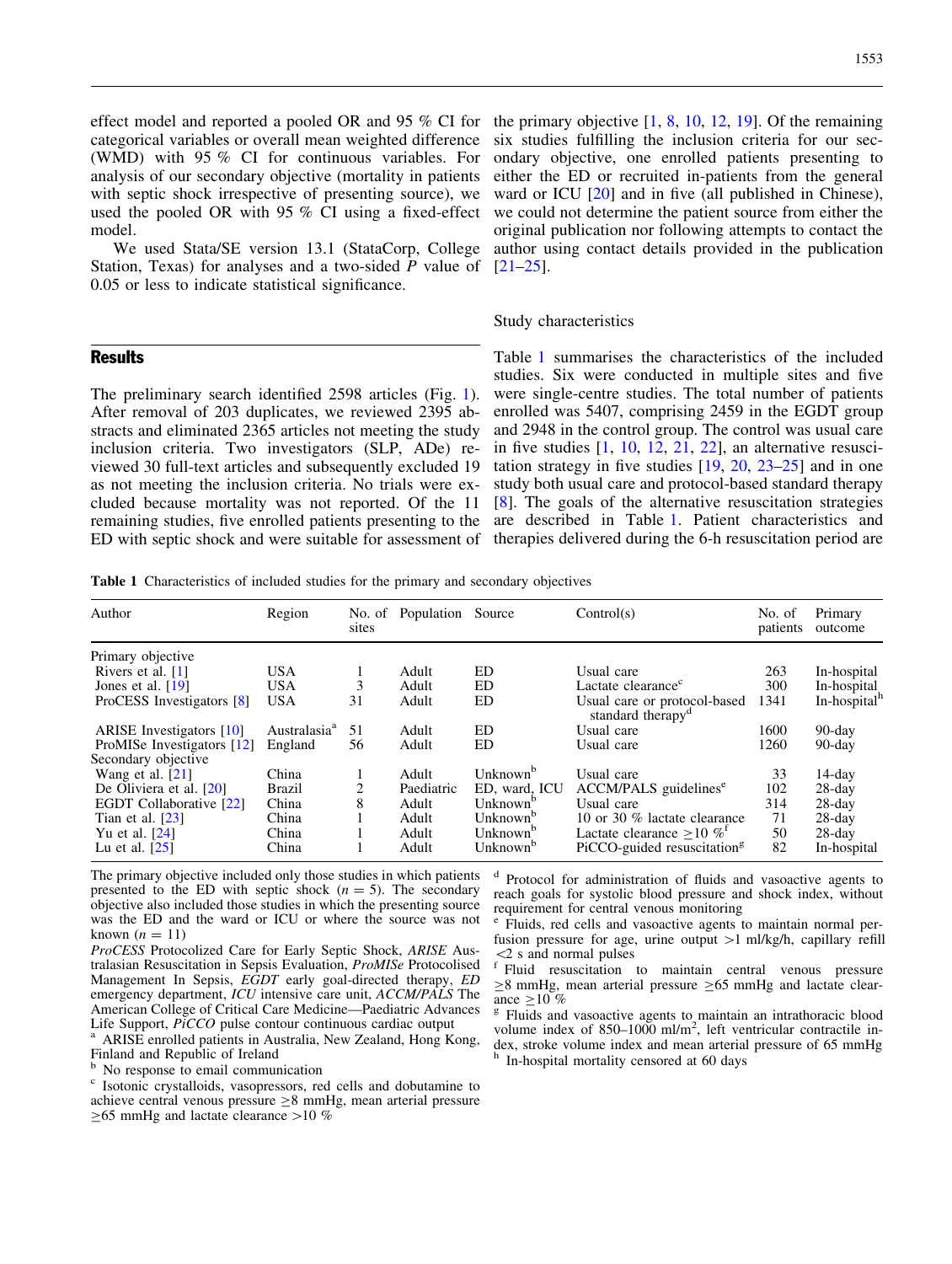detailed in Tables 2 and [3](#page-6-0). Tables S1 and S2 of the Supplementary Appendix detail the receipt and duration of organ support, ICU admission and length of stay in ICU and hospital. The quality assessment of the included studies is shown in Table S3 of the Supplementary Appendix. Given the nature of the intervention, all studies were unblinded and deemed to be at high risk of bias for blinding of participants and personnel. Two studies had a low risk of bias for the remaining domains [[10](#page-10-0), [12\]](#page-10-0) and nine others were deemed to have additional high or unclear risk for bias in one or more domains.

Patients presenting to the emergency department with septic shock

#### **Mortality**

A total of 4735 patients were available for analysis of our primary objective. Overall mortality was 23.2 % (495 of 2134 patients) in the EGDT group and 22.4 % (582 of 2601 patients) in the control group. EGDT did not confer a reduction in overall mortality (pooled OR 1.01 [95 % CI 0.88–1.16];  $P = 0.90$  (Table [4;](#page-7-0) Fig. [2](#page-8-0)). There was evidence of heterogeneity  $(l^2 = 57 \%; P = 0.055)$ . creased with EGDT (OR 1.25 [95 % CI 1.10–1.41]; Heterogeneity between studies was not explained by  $P < 0.001$ ). Post hoc analysis using random-effects

methodological quality, harmonised versus non-harmonised studies or control intervention. There was no variation across the five studies in duration of intervention and all were conducted in adult populations. Sensitivity analysis using a random-effects model did not change the results (Supplementary Appendix Fig. S1). Sensitivity analysis using only usual care as the control and excluding alternative resuscitation strategies (protocol-based standard therapy [\[8](#page-10-0)] and lactate clearance [[19](#page-10-0)]) also did not change the results. For the studies reporting 90-day mortality (the three harmonised studies) [\[8,](#page-10-0) [10](#page-10-0), [12](#page-10-0)], the pooled OR was 0.99 (95 % CI 0.86–1.15) ( $P = 0.93$ ) with no heterogeneity ( $\hat{I}^2 = 0.0$  %;  $P = 0.97$ ) (Fig. [2\)](#page-8-0). Effect estimates for in-hospital and 28-day mortality also did not demonstrate a reduction in mortality associated with EGDT either using a fixed-effect or random-effects model (Table [4;](#page-7-0) Supplementary Appendix Figs. S2 and S3 [[5](#page-10-0)].

## Organ support and length of hospital and ICU stay

There was no difference in receipt of or duration of organ support other than for receipt of vasopressors which in-

Table 2 Patient characteristics and primary mortality outcome of the included studies

| Author                          |     | No. of patients   | APACHE II score               |                                       | Hypotension<br>$( \% )$ |              | Lactate $(mmol/L)$ |                   | Primary<br>mortality $(\%)$ |              |
|---------------------------------|-----|-------------------|-------------------------------|---------------------------------------|-------------------------|--------------|--------------------|-------------------|-----------------------------|--------------|
|                                 |     | EGDT Control EGDT |                               | Control                               | EGDT                    | Control EGDT |                    | Control           |                             | EGDT Control |
| Primary objective               |     |                   |                               |                                       |                         |              |                    |                   |                             |              |
| Rivers et al. $[1]$             | 130 | 133               | $21.4 \pm 6.9$                | $20.4 \pm 7.4$                        | 54.6                    | 51.1         | $7.7 \pm 4.7$      | $6.9 \pm 4.5$     | $29.2^t$                    | $44.4^t$     |
| Jones et al. $[19]$             | 150 | 150               | $NA^b$                        | $NA^b$                                | 82.0                    | 80.1         | $4.2 \pm 3.1$      | $3.9 \pm 3.1$     | 22.7                        | 16.7         |
| ProCESS Investigators $[8]^a$   | 439 | 902               | $20.8 \pm 8.1$                | $20.7 \pm 7.4$                        | 55.6                    | 53.5         | $4.8 \pm 3.1$      | $4.9 \pm 3.4$     | 21.0                        | 18.5         |
| <b>ARISE</b> Investigators [10] | 796 | 804               | $15.4 \pm 6.5$ $15.8 \pm 6.5$ |                                       | 70.0                    | 69.8         | $4.4 \pm 3.3$      | $4.2 \pm 2.8$     | 18.6                        | 18.8         |
| ProMISe Investigators [12]      | 630 | 630               | $18.7 \pm 7.1$                | $18.0 \pm 7.1$                        | 54.1                    | 55.6         | $5.2 \pm 3.5$      | $5.1 \pm 3.5$     | 29.5                        | 29.2         |
| Secondary objective             |     |                   |                               |                                       |                         |              |                    |                   |                             |              |
| Wang et al. $[21]$              | 16  | 17                | $28 \pm 7$                    | $27 \pm 6$                            | 100                     | 100          | NA                 | NA                | 25.0                        | 41.2         |
| De Oliviera et al. $[20]$       | 51  | 51                | NA <sup>c</sup>               | NA <sup>c</sup>                       | 94.1                    | 92.2         | 1.1 $(0.7-2.5)^e$  | 1.2 $(0.8-2.3)^e$ | 11.8                        | 39.2         |
| EGDT Collaborative [22]         | 163 | 151               | $23.5 \pm 5.7$                | $21.8 \pm 6.5$                        | NA                      | NA           | NA                 | NA                | 25.2                        | 42.4         |
| Tian et al. $[23]$              | 19  | 43                |                               | $20.9 \pm 8.6$ 17.6 $\pm 5.7^{\circ}$ | 100                     | 100          | NA                 | NA                | 63.2                        | $36.4^d$     |
| Yu et al. $[24]$                | 23  | 25                |                               | $17.9 \pm 3.8$ $18.2 \pm 6.0$         | 100                     | 100          | NA                 | $3.4 \pm 1.3$     | 28.0                        | 20.0         |
| Lu et al. $[25]$                | 40  | 42                |                               | $27.6 \pm 8.9$ 28.9 $\pm$ 10.1        | 100                     | 100          | $7.3 \pm 3.1$      | $7.5 \pm 3.8$     | 17.5                        | 16.7         |

Data presented as mean  $\pm$  SD or percentage (%) unless otherwise indicated. The primary objective included only those studies in which patients presented to the ED with septic shock ( $n = 5$ ). The secondary objective included those studies in which the presenting source was the ED and the ward or ICU or where the source was not known ( $n = 11$ ). The control for analyses was usual care or another non-EGDT resuscitation strategy

ProCESS Protocolized Care for Early Septic Shock, ARISE Australasian Resuscitation in Sepsis Evaluation, ProMISe Protocolised Management In Sepsis, *EGDT* early goal-directed therapy, APACHE Acute Physiology And Chronic Health Evaluation, NA not available

<sup>a</sup> Data presented for the control group is usual care and protocolbased standard therapy groups combined. For the usual care and protocol-based standard therapy groups separately, APACHE II score was  $20.7 \pm 7.5$  and  $20.6 \pm 7.4$ , respectively; presence of shock, 53.3 and 53.4 %; lactate  $4.9 \pm 3.1$  and  $5.0 \pm 3.6$  mmol/L; and primary mortality 18.6 and 18.2 %

<sup>b</sup> Simplified Acute Physiology Score for the EGDT and control groups was  $44.1 \pm 17.3$  and  $44.8 \pm 18.4$ , respectively

Paediatric Risk of Mortality Score (PRISM) (median and interquartile range) for the EGDT and control groups was 7.0 (5–12) and 8.0 (5–12), respectively

Data presented for 10 % lactate clearance group only. APACHE II score and primary mortality for the 30 % lactate clearance group were 18.0  $\pm$  6.8 mmol/L and 28.6 %

Median and interquartile range<br>Percentages presented are different to those reported in the original publication [[1](#page-10-0)] in which mortality was calculated by the Kaplan–Meier product-limit method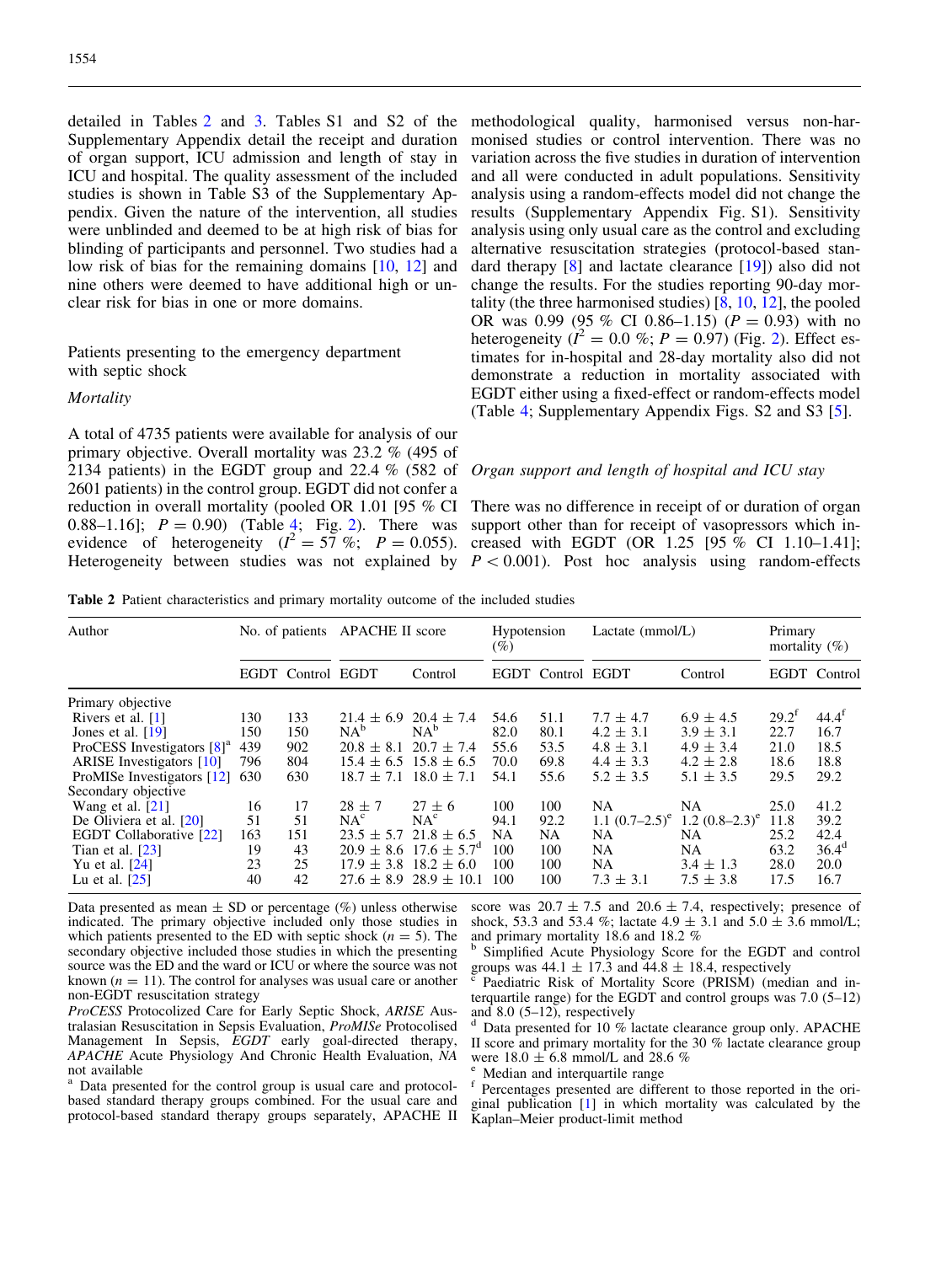<span id="page-6-0"></span>Table 3 Interventions delivered between randomisation and 6 h post-randomisation

| Author                                      | Fluids (ml)     |                                      | Vasopressor<br>$(\%)$ |      | Dobutamine<br>$(\%)$ |                                        | transfu-<br>Blood<br>sion $(\%)$ |      | Time to first antimicrobial<br>(min), median (IOR) |                     |
|---------------------------------------------|-----------------|--------------------------------------|-----------------------|------|----------------------|----------------------------------------|----------------------------------|------|----------------------------------------------------|---------------------|
|                                             | <b>EGDT</b>     | Control                              | EGDT                  |      |                      | Control EGDT Control EGDT Control EGDT |                                  |      |                                                    | Control             |
| Primary objective                           |                 |                                      |                       |      |                      |                                        |                                  |      |                                                    |                     |
| Rivers et al. $[1]$                         |                 | $4981 \pm 2984$ 3499 $\pm$ 2438 27.4 |                       | 30.3 | 13.7                 | 0.8                                    | 64.1                             | 18.5 | NA                                                 | NA                  |
| Jones et al. $[19]$                         | $4300 \pm 2210$ | $4500 \pm 2360$ 75.3                 |                       | 72.0 | 5.3                  | 3.3                                    | 3.3                              | 7.3  | 115<br>$(66 - 170)$                                | 115<br>$(62 - 180)$ |
| ProCESS Investigators<br>$\lceil 8 \rceil$  | $2805 \pm 1957$ | $2783 \pm 1880$ 54.9                 |                       | 48.1 | 5.7                  | 1.0                                    | 14.4                             | 7.9  | <b>NA</b>                                          | NA                  |
| <b>ARISE</b> Investigators [10]             | $1964 \pm 1415$ | $1713 \pm 1401$                      | 66.6                  | 57.8 | 15.4                 | 2.6                                    | 13.6                             | 7.0  | 70 (38–114)                                        | $67(39-110)$        |
| ProMISe Investigators<br>$\lceil 12 \rceil$ | $2226 \pm 1443$ | $2022 \pm 1271$                      | 53.3                  | 46.6 | 18.1                 | 3.8                                    | 8.8                              | 3.8  | $NA^b$                                             | $NA^b$              |
| Secondary objective                         |                 |                                      |                       |      |                      |                                        |                                  |      |                                                    |                     |
| Wang et al. $[21]$                          | $4895 \pm 210$  | 2340 95                              | 100                   | 100  | NA                   | <b>NA</b>                              | NA                               | NA   | <b>NA</b>                                          | <b>NA</b>           |
| De Oliviera et al. [20].                    | $NA^a$          | $NA^a$                               | 49.0                  | 56.9 | 29.4                 | 7.8                                    | 45.1                             | 15.7 | NA                                                 | NA                  |
| <b>EGDT Collaborative [22]</b>              | <b>NA</b>       | NA                                   | NA                    | NA   | NA                   | NA                                     | NA                               | NA   | NA                                                 | <b>NA</b>           |
| Tian et al. $[23]$                          | NA              | NA                                   | NA                    | NA.  | NA                   | <b>NA</b>                              | NA                               | NA   | <b>NA</b>                                          | <b>NA</b>           |
| Yu et al. $[24]$                            | $3300 \pm 1210$ | $3600 \pm 1360$                      | 80.0                  | 72.0 | 4.0                  | 8.0                                    | 20.0                             | 16.0 | NA                                                 | <b>NA</b>           |
| Lu et al. $[25]$                            | $2809 \pm 795$  | $3608 \pm 715$                       | 87.5                  | 76.2 | NA                   | NA                                     | NA                               | NA   | NA                                                 | NA                  |

Data presented as mean  $\pm$  SD or percentage (%) unless otherwise indicated. The primary objective included only those studies in which patients presented to the emergency department with septic shock  $(n = 5)$ . The secondary objective included those studies in which the presenting source was the emergency department and the ward or ICU or where the source was not known  $(n = 11)$ . The control for all analyses was usual care or another non-EGDT resuscitation strategy. For the ProCESS trial [[8](#page-10-0)], data presented for the control group are usual care and protocol-based standard therapy groups combined

ProCESS Protocolized Care for Early Septic Shock, ARISE Australasian Resuscitation in Sepsis Evaluation, ProMISe Protocolised Management In Sepsis,  $EG\hat{D}T$  early goal-directed therapy, NA not available,  $IQR$  interquartile range

Median (interquartile range) for EGDT and control groups were 28 (20–40) and  $\overline{5}$  (0–20) ml/kg, respectively

All patients received antimicrobials prior to randomisation

modelling did not change any results (Supplementary Appendix Figs. S4–6). EGDT was associated with increased ICU admission (OR 2.19 [95 % CI 1.82–2.65];  $P < 0.001$ ) (Table [4](#page-7-0); Fig. [3\)](#page-9-0). However, there was no difference in ICU length of stay for those admitted (WMD  $-0.02$  [95 % CI  $-0.47$  to 0.4[3](#page-9-0)] days;  $P = 0.93$  (Fig. 3). Hospital length of stay was also not different (WMD  $-0.28$  [95 % CI  $-1.18$  to 0.62] days;  $P = 0.55$ ) (Table [4;](#page-7-0) Supplementary Appendix Fig. S7).

Patients with septic shock independent of presenting source

Mortality for the secondary objective was 23.4 % (572 of 2448 patients) in the EGDT group and 23.9 % (699 of 2930 patients) in the control group. EGDT did not reduce overall mortality (OR 0.94 [95 % CI 0.82–1.07];  $P = 0.33$ ). Heterogeneity was significant ( $I^2 = 71$  %;  $P < 0.001$ ). Post hoc analysis using a random-effects model did not change the results and there was no evidence of interaction between presenting source and EGDT in a random-effects meta-regression ( $P = 0.51$ ) (Supplementary Appendix Fig. S8). There was no evidence of small study effects either by visual assessment of

the funnel plot or by Egger's test  $(P = 0.58)$  (Supplementary Appendix Fig. S9).

## **Discussion**

Our meta-analysis identified 11 randomised clinical trials evaluating EGDT versus usual care or an alternative non-EGDT resuscitation strategy among more than 5000 patients with septic shock. We found that, across the five studies of patients presenting to the ED with septic shock, EGDT was not associated with decreased mortality compared with usual care; however, EGDT was associated with increased admission to ICU.

In recent years, several meta-analyses evaluating EGDT reported a survival benefit in patients with septic shock [\[15–17\]](#page-10-0). Barochia et al. [\[17\]](#page-10-0) found that bundled care incorporating EGDT was associated with an increase in survival [OR 1.91 (95 % CI 1.49–2.45)]. However, seven of the eight included studies were non-randomised before–after trials, of which four reported baseline imbalances between treatment groups. In many of these studies, compliance with the EGDT algorithm was also low yet an overall mortality benefit was observed,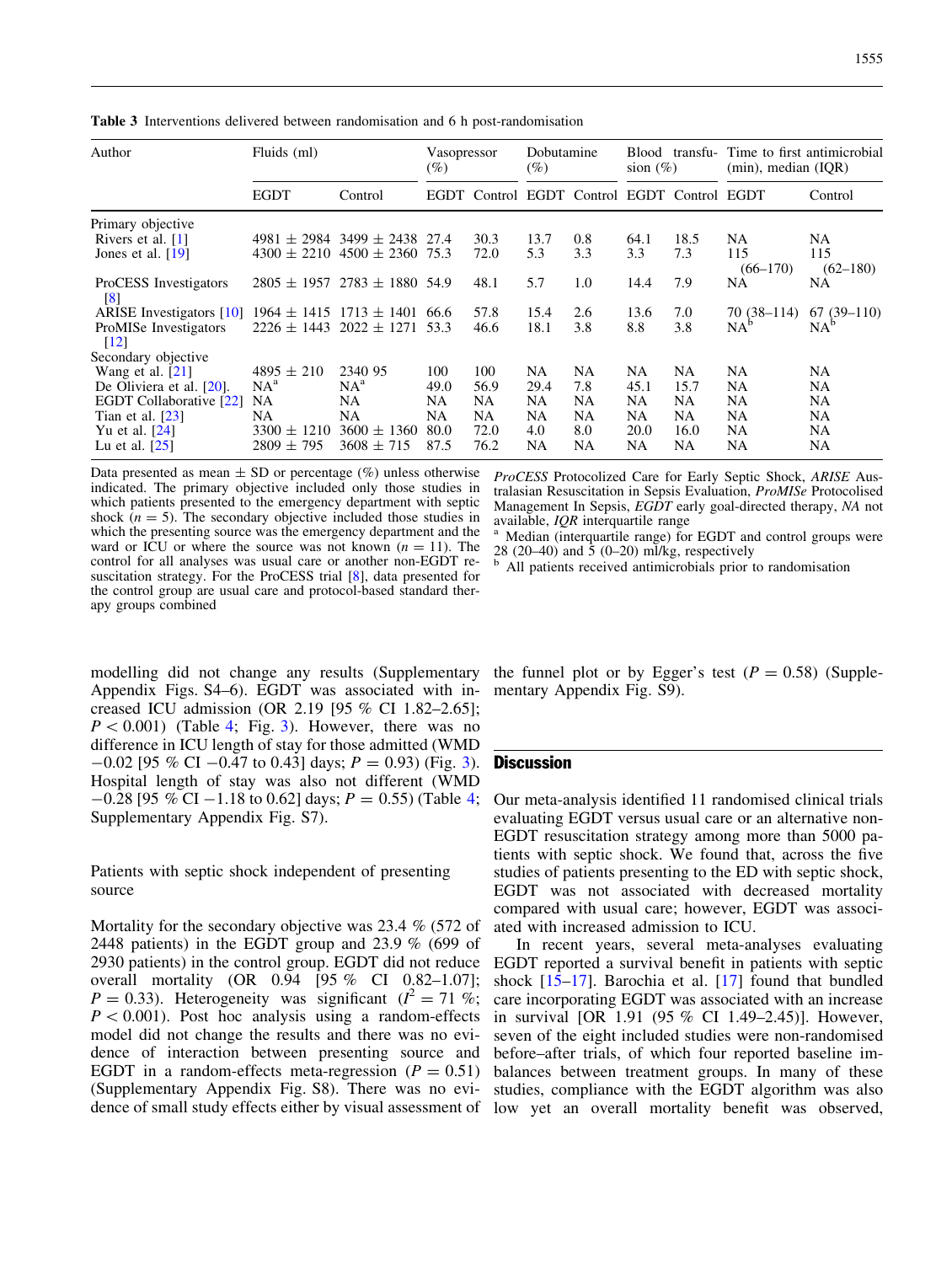<span id="page-7-0"></span>

| participants<br>3876<br>1625<br>5378<br>4330<br>4740<br>4480<br>4715<br>4743<br>2984<br>4063<br>4744<br>studies<br>n<br>4<br>Primary study mortality <sup>a</sup><br>Duration of vasopressors<br>Receipt of vasopressors<br>Hospital length of stay<br>Secondary objective<br>In-hospital mortality<br>Primary objective <sup>'</sup><br>ICU length of stay<br>90-day mortality<br>28-day mortality<br>Duration of MV<br>ICU admission<br>Receipt of MV                                                                                                                                                   | Study<br>limitations <sup>c</sup><br>Moderate<br>Significant<br>Moderate<br>loderate<br>loderate<br>loderate<br>Moderate<br>Moderate<br>Moderate<br>Moderate<br>Moderate<br>Moderate<br>loderate<br>Moderate<br>Σ<br>Σ<br>Σ<br>⋝ | Heterogeneity $I^2$<br>$\frac{56.7 \frac{6}{6}(0.055)}{70.7 \frac{6}{6}(-0.001)}$<br>54.7 % (0.085)<br>59.2 % (0.044)<br>$55.0$ % $(0.064)$<br>$40.2$ % $(0.17)$<br>78.9 % (0.001)<br>11.6 % $(0.32)$<br>$0\% (0.97)$<br>$0\% (0.65)$<br>$0\% (0.58)$<br>$0\% (0.68)$<br>$0\% (0.52)$<br>(0.95)<br>$(P$ value)<br>of | Publication<br>Unlikely<br>Unlikely<br>Unlikely<br><b>Jnlikely</b><br>Unlikely<br><b>Jnlikely</b><br>Possible<br>Possible<br>Possible<br>Possible<br>Possible<br>Possible<br>Possible<br>Possible<br>bias <sup>e</sup><br>Precision <sup>d</sup><br>豆<br>ξ<br>罢<br>豆<br>乬<br>乬<br>乬<br>E<br>乬<br>弖<br>昙<br>戹<br>$\overline{\mathbf{s}}$ | $(-0.34 \text{ to } 1.30)$<br>$0.36 (-1.75 to 1.03)$<br>$(-1.18 \text{ to } 0.62)$<br>$(-0.47 \text{ to } 0.43)$<br>$(-1.12 \text{ to } 0.29)$<br>$(0.86 \text{ to } 1.10)$<br>$(1.10 - 1.40)$<br>$(1.82 - 2.65)$<br>$(0.81 - 1.22)$<br>$(0.87 - 1.16)$<br>$(0.82 - 1.10)$<br>$(0.80 - 1.15)$<br>$(0.82 - 1.07)$<br>$(0.88 - 1.16)$<br>$\operatorname{CD}^{\mathrm{f}}$<br>of<br>effect (95<br>Relative<br>0.09<br>0.26<br>0.99<br>0.99<br>0.00<br>0.48<br>0.95<br>0.02<br>1.25<br>2.19<br>1.01<br>0.94<br>0.97 | $2.4 - 2.5$ days<br>$11-17$ days<br>event rate <sup>g</sup><br>5-9 days<br>Assumed<br>5-6 days<br>34.9%<br>$82.9~\%$<br>$60.5\%$<br>10.1 %<br>$26.7%$<br>$20.3%$<br>$23.9%$<br>$22.6%$<br>og<br>22.4 | event rate <sup>h</sup> (%)<br>EGDT<br>65.6<br>21.7<br>26.5<br>20.3<br>91.4<br>34.2<br>22.5<br>22.7<br>10.1 | Moderate<br>Moderate<br>Moderate<br>Moderate<br>Moderate<br>Moderate<br>Moderate<br>Moderate<br>Moderate<br>Moderate<br>Moderate<br>Overall<br>quality<br>Low |
|-----------------------------------------------------------------------------------------------------------------------------------------------------------------------------------------------------------------------------------------------------------------------------------------------------------------------------------------------------------------------------------------------------------------------------------------------------------------------------------------------------------------------------------------------------------------------------------------------------------|----------------------------------------------------------------------------------------------------------------------------------------------------------------------------------------------------------------------------------|----------------------------------------------------------------------------------------------------------------------------------------------------------------------------------------------------------------------------------------------------------------------------------------------------------------------|-----------------------------------------------------------------------------------------------------------------------------------------------------------------------------------------------------------------------------------------------------------------------------------------------------------------------------------------|-----------------------------------------------------------------------------------------------------------------------------------------------------------------------------------------------------------------------------------------------------------------------------------------------------------------------------------------------------------------------------------------------------------------------------------------------------------------------------------------------------------------|------------------------------------------------------------------------------------------------------------------------------------------------------------------------------------------------------|-------------------------------------------------------------------------------------------------------------|---------------------------------------------------------------------------------------------------------------------------------------------------------------|
|                                                                                                                                                                                                                                                                                                                                                                                                                                                                                                                                                                                                           |                                                                                                                                                                                                                                  |                                                                                                                                                                                                                                                                                                                      |                                                                                                                                                                                                                                                                                                                                         |                                                                                                                                                                                                                                                                                                                                                                                                                                                                                                                 |                                                                                                                                                                                                      |                                                                                                             |                                                                                                                                                               |
|                                                                                                                                                                                                                                                                                                                                                                                                                                                                                                                                                                                                           |                                                                                                                                                                                                                                  |                                                                                                                                                                                                                                                                                                                      |                                                                                                                                                                                                                                                                                                                                         |                                                                                                                                                                                                                                                                                                                                                                                                                                                                                                                 |                                                                                                                                                                                                      |                                                                                                             |                                                                                                                                                               |
|                                                                                                                                                                                                                                                                                                                                                                                                                                                                                                                                                                                                           |                                                                                                                                                                                                                                  |                                                                                                                                                                                                                                                                                                                      |                                                                                                                                                                                                                                                                                                                                         |                                                                                                                                                                                                                                                                                                                                                                                                                                                                                                                 |                                                                                                                                                                                                      |                                                                                                             |                                                                                                                                                               |
|                                                                                                                                                                                                                                                                                                                                                                                                                                                                                                                                                                                                           |                                                                                                                                                                                                                                  |                                                                                                                                                                                                                                                                                                                      |                                                                                                                                                                                                                                                                                                                                         |                                                                                                                                                                                                                                                                                                                                                                                                                                                                                                                 |                                                                                                                                                                                                      |                                                                                                             |                                                                                                                                                               |
|                                                                                                                                                                                                                                                                                                                                                                                                                                                                                                                                                                                                           |                                                                                                                                                                                                                                  |                                                                                                                                                                                                                                                                                                                      |                                                                                                                                                                                                                                                                                                                                         |                                                                                                                                                                                                                                                                                                                                                                                                                                                                                                                 |                                                                                                                                                                                                      |                                                                                                             |                                                                                                                                                               |
|                                                                                                                                                                                                                                                                                                                                                                                                                                                                                                                                                                                                           |                                                                                                                                                                                                                                  |                                                                                                                                                                                                                                                                                                                      |                                                                                                                                                                                                                                                                                                                                         |                                                                                                                                                                                                                                                                                                                                                                                                                                                                                                                 |                                                                                                                                                                                                      |                                                                                                             |                                                                                                                                                               |
|                                                                                                                                                                                                                                                                                                                                                                                                                                                                                                                                                                                                           |                                                                                                                                                                                                                                  |                                                                                                                                                                                                                                                                                                                      |                                                                                                                                                                                                                                                                                                                                         |                                                                                                                                                                                                                                                                                                                                                                                                                                                                                                                 |                                                                                                                                                                                                      |                                                                                                             |                                                                                                                                                               |
|                                                                                                                                                                                                                                                                                                                                                                                                                                                                                                                                                                                                           |                                                                                                                                                                                                                                  |                                                                                                                                                                                                                                                                                                                      |                                                                                                                                                                                                                                                                                                                                         |                                                                                                                                                                                                                                                                                                                                                                                                                                                                                                                 |                                                                                                                                                                                                      |                                                                                                             |                                                                                                                                                               |
|                                                                                                                                                                                                                                                                                                                                                                                                                                                                                                                                                                                                           |                                                                                                                                                                                                                                  |                                                                                                                                                                                                                                                                                                                      |                                                                                                                                                                                                                                                                                                                                         |                                                                                                                                                                                                                                                                                                                                                                                                                                                                                                                 |                                                                                                                                                                                                      |                                                                                                             |                                                                                                                                                               |
|                                                                                                                                                                                                                                                                                                                                                                                                                                                                                                                                                                                                           |                                                                                                                                                                                                                                  |                                                                                                                                                                                                                                                                                                                      |                                                                                                                                                                                                                                                                                                                                         |                                                                                                                                                                                                                                                                                                                                                                                                                                                                                                                 |                                                                                                                                                                                                      |                                                                                                             |                                                                                                                                                               |
|                                                                                                                                                                                                                                                                                                                                                                                                                                                                                                                                                                                                           |                                                                                                                                                                                                                                  |                                                                                                                                                                                                                                                                                                                      |                                                                                                                                                                                                                                                                                                                                         |                                                                                                                                                                                                                                                                                                                                                                                                                                                                                                                 |                                                                                                                                                                                                      |                                                                                                             |                                                                                                                                                               |
|                                                                                                                                                                                                                                                                                                                                                                                                                                                                                                                                                                                                           |                                                                                                                                                                                                                                  |                                                                                                                                                                                                                                                                                                                      |                                                                                                                                                                                                                                                                                                                                         |                                                                                                                                                                                                                                                                                                                                                                                                                                                                                                                 |                                                                                                                                                                                                      |                                                                                                             |                                                                                                                                                               |
|                                                                                                                                                                                                                                                                                                                                                                                                                                                                                                                                                                                                           |                                                                                                                                                                                                                                  |                                                                                                                                                                                                                                                                                                                      |                                                                                                                                                                                                                                                                                                                                         |                                                                                                                                                                                                                                                                                                                                                                                                                                                                                                                 |                                                                                                                                                                                                      |                                                                                                             |                                                                                                                                                               |
|                                                                                                                                                                                                                                                                                                                                                                                                                                                                                                                                                                                                           |                                                                                                                                                                                                                                  |                                                                                                                                                                                                                                                                                                                      |                                                                                                                                                                                                                                                                                                                                         |                                                                                                                                                                                                                                                                                                                                                                                                                                                                                                                 |                                                                                                                                                                                                      |                                                                                                             |                                                                                                                                                               |
| 4003<br>430<br>ოოო<br>Duration of RRT<br>Receipt of RRT                                                                                                                                                                                                                                                                                                                                                                                                                                                                                                                                                   |                                                                                                                                                                                                                                  |                                                                                                                                                                                                                                                                                                                      |                                                                                                                                                                                                                                                                                                                                         |                                                                                                                                                                                                                                                                                                                                                                                                                                                                                                                 | 5-9 days                                                                                                                                                                                             |                                                                                                             | Moderate<br>Moderate                                                                                                                                          |
|                                                                                                                                                                                                                                                                                                                                                                                                                                                                                                                                                                                                           |                                                                                                                                                                                                                                  |                                                                                                                                                                                                                                                                                                                      |                                                                                                                                                                                                                                                                                                                                         |                                                                                                                                                                                                                                                                                                                                                                                                                                                                                                                 |                                                                                                                                                                                                      |                                                                                                             |                                                                                                                                                               |
| Analysis for the primary objective included only those studies in which patients presented to the emergency department with septic shock. Analysis for the secondary objective<br>included those studies in which the presenting source was the emergency department and the ward or ICU or where the source was not known. The control for all analyses was<br>usual care or another non-EGDT resuscitation strategy; for the ProCESS trial the control group was usual care and protocol-based standard therapy groups combined [8]<br>Secondary outcomes were evaluated for the primary objective only |                                                                                                                                                                                                                                  |                                                                                                                                                                                                                                                                                                                      |                                                                                                                                                                                                                                                                                                                                         |                                                                                                                                                                                                                                                                                                                                                                                                                                                                                                                 |                                                                                                                                                                                                      |                                                                                                             |                                                                                                                                                               |
| ICU intensive care unit, MV mechanical ventilation, RRT renal replacement therapy, NII no important imprecision, SI some imprecision, CI confidence intervals, EGDT early                                                                                                                                                                                                                                                                                                                                                                                                                                 |                                                                                                                                                                                                                                  |                                                                                                                                                                                                                                                                                                                      |                                                                                                                                                                                                                                                                                                                                         |                                                                                                                                                                                                                                                                                                                                                                                                                                                                                                                 |                                                                                                                                                                                                      |                                                                                                             |                                                                                                                                                               |
| goal-directed therapy                                                                                                                                                                                                                                                                                                                                                                                                                                                                                                                                                                                     |                                                                                                                                                                                                                                  |                                                                                                                                                                                                                                                                                                                      |                                                                                                                                                                                                                                                                                                                                         |                                                                                                                                                                                                                                                                                                                                                                                                                                                                                                                 |                                                                                                                                                                                                      |                                                                                                             |                                                                                                                                                               |
| <sup>b</sup> Effect estimate determined using usual care and protocol-based standard therapy groups combined for the ProCESS trial [8]. The effect estimate was not different using the<br><sup>a</sup> If mortality at more than one time was reported, we used the primary mortality outcome of each included study                                                                                                                                                                                                                                                                                     |                                                                                                                                                                                                                                  |                                                                                                                                                                                                                                                                                                                      |                                                                                                                                                                                                                                                                                                                                         |                                                                                                                                                                                                                                                                                                                                                                                                                                                                                                                 |                                                                                                                                                                                                      |                                                                                                             |                                                                                                                                                               |
| usual care group only and excluding the Jones trial (control group lactate clearance) [19] (OR 0.97 [95 % CI 0.84-1.12]                                                                                                                                                                                                                                                                                                                                                                                                                                                                                   |                                                                                                                                                                                                                                  |                                                                                                                                                                                                                                                                                                                      |                                                                                                                                                                                                                                                                                                                                         |                                                                                                                                                                                                                                                                                                                                                                                                                                                                                                                 |                                                                                                                                                                                                      |                                                                                                             |                                                                                                                                                               |
| Study limitations were determined using the results of the independent risk of bias assessment (Table 4). All studies were adjudged as having at least moderate limitations                                                                                                                                                                                                                                                                                                                                                                                                                               |                                                                                                                                                                                                                                  |                                                                                                                                                                                                                                                                                                                      |                                                                                                                                                                                                                                                                                                                                         |                                                                                                                                                                                                                                                                                                                                                                                                                                                                                                                 |                                                                                                                                                                                                      |                                                                                                             |                                                                                                                                                               |
| due to the lack of blinding<br>ಕ                                                                                                                                                                                                                                                                                                                                                                                                                                                                                                                                                                          |                                                                                                                                                                                                                                  |                                                                                                                                                                                                                                                                                                                      |                                                                                                                                                                                                                                                                                                                                         |                                                                                                                                                                                                                                                                                                                                                                                                                                                                                                                 |                                                                                                                                                                                                      |                                                                                                             |                                                                                                                                                               |
| Some imprecision determined to be present when the 95 % CI did not exclude a 20 % relative difference in the effect estimate                                                                                                                                                                                                                                                                                                                                                                                                                                                                              |                                                                                                                                                                                                                                  |                                                                                                                                                                                                                                                                                                                      |                                                                                                                                                                                                                                                                                                                                         |                                                                                                                                                                                                                                                                                                                                                                                                                                                                                                                 |                                                                                                                                                                                                      |                                                                                                             |                                                                                                                                                               |
| <sup>e</sup> Formal assessment of publication bias was unable to be performed (other than for the secondary objective) due to the small number of included studies. However, given the<br>extensive search strategy, was adjudged to be unlikely, other than for outcomes of interest for which there was incomplete reporting and selective reporting was considered to<br>be possible                                                                                                                                                                                                                   |                                                                                                                                                                                                                                  |                                                                                                                                                                                                                                                                                                                      |                                                                                                                                                                                                                                                                                                                                         |                                                                                                                                                                                                                                                                                                                                                                                                                                                                                                                 |                                                                                                                                                                                                      |                                                                                                             |                                                                                                                                                               |
| <sup>f</sup> Effect estimates for mortality and receipt of organ support are reported as odds ratio and for length of stay and duration of organ support weighted mean difference (days)                                                                                                                                                                                                                                                                                                                                                                                                                  |                                                                                                                                                                                                                                  |                                                                                                                                                                                                                                                                                                                      |                                                                                                                                                                                                                                                                                                                                         |                                                                                                                                                                                                                                                                                                                                                                                                                                                                                                                 |                                                                                                                                                                                                      |                                                                                                             |                                                                                                                                                               |
| Assumed event rates for mortality and receipt of<br>60                                                                                                                                                                                                                                                                                                                                                                                                                                                                                                                                                    |                                                                                                                                                                                                                                  |                                                                                                                                                                                                                                                                                                                      |                                                                                                                                                                                                                                                                                                                                         | organ support are the event rates from the control groups of all included studies and for length of stay and duration of organ                                                                                                                                                                                                                                                                                                                                                                                  |                                                                                                                                                                                                      |                                                                                                             |                                                                                                                                                               |
| support the ranges of the mean values from the control groups across the included studies<br><sup>h</sup> EGDT event rates for mortality and receipt of organ support are calculated by applying the estimated odds ratios to the assumed                                                                                                                                                                                                                                                                                                                                                                 |                                                                                                                                                                                                                                  |                                                                                                                                                                                                                                                                                                                      |                                                                                                                                                                                                                                                                                                                                         |                                                                                                                                                                                                                                                                                                                                                                                                                                                                                                                 |                                                                                                                                                                                                      |                                                                                                             |                                                                                                                                                               |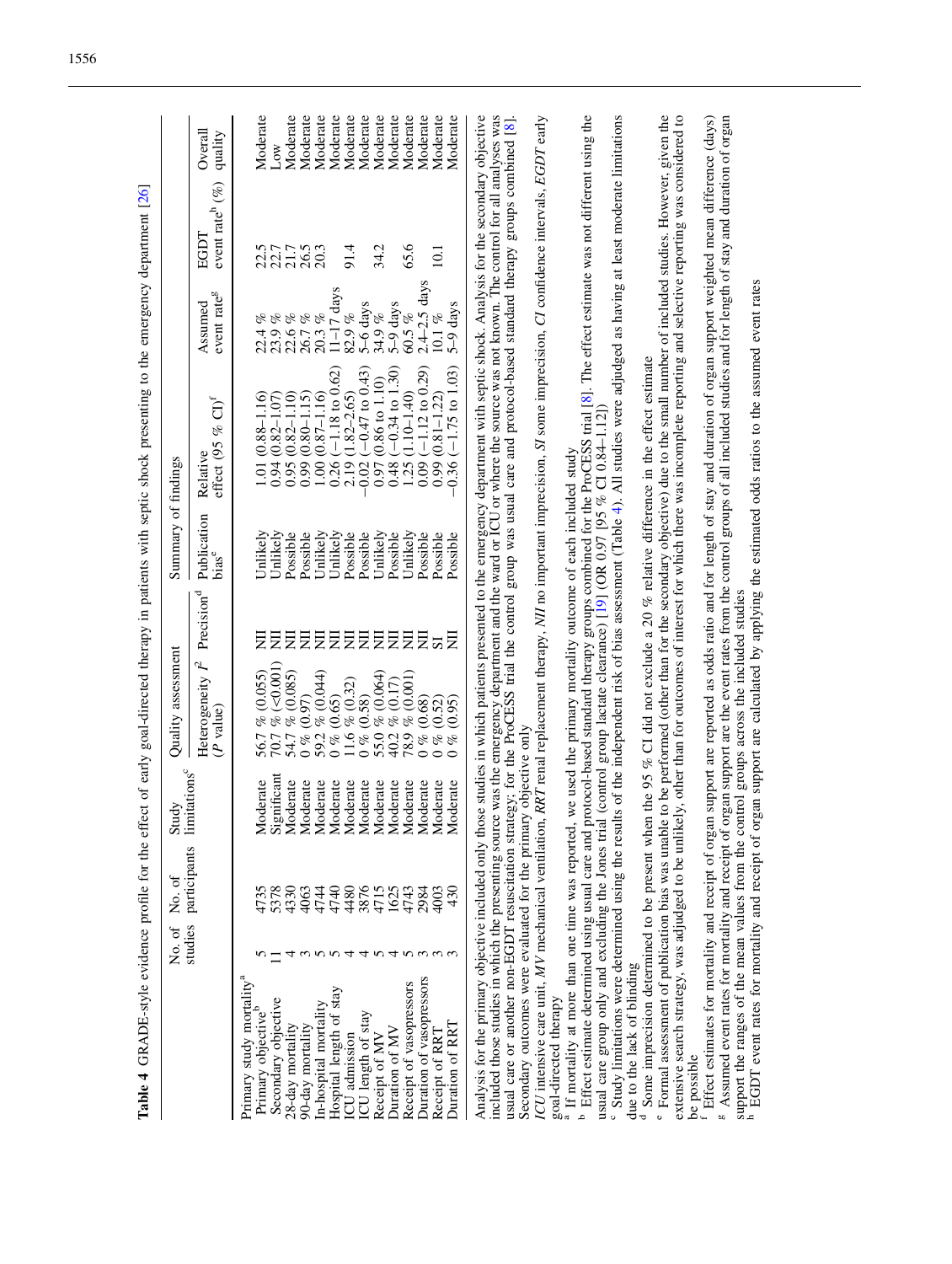<span id="page-8-0"></span>Fig. 2 Effect of EGDT on mortality in patients presenting to the emergency department with septic shock. a Primary mortality outcome of each study. b 90-day mortality. EGDT early goal-directed therapy, OR odds ratio, CI confidence interval. The control was usual care or another non-EGDT resuscitation strategy. Fixed-effect model: the individual points denote the OR of each study and the lines either side the 95 % confidence intervals. The vertical lines denote the null effect. The control for the ProCESS trial [[8](#page-10-0)] includes both usual care and protocol-based standard therapy groups combined. Analysis comparing EGDT with the ProCESS usual care group only and excluding the Jones trial (control group lactate clearance) [[19\]](#page-10-0) did not change the result (OR 0.97 [95 % CI 0.84–1.12;  $I^2$  56.5,  $P = 0.08$ ]



suggesting that factors other than the specific resuscitation protocol influenced outcomes. Similarly, Wira et al. [[16](#page-10-0)] reported improved survival across 15 studies; although, again, the risk of bias was high with only one randomised trial included.

Finally, Gu et al. [[15](#page-10-0)] found a decrease in mortality with the early institution of goal-directed therapy [relative] risk 0.83 (95 % CI 0.71–0.96)] across seven studies, of which two evaluated a resuscitation strategy that did not incorporate  $ScvO<sub>2</sub>$  monitoring (including one study of supra-normal haemodynamic optimisation conducted over 20 years ago), one included a different target population (patients with multiple organ dysfunction) and another was not a randomised trial. When the two studies of EGDT conducted in patients presenting to the ED with septic shock were analysed [\[1](#page-10-0), [8](#page-10-0)] mortality was not decreased [relative risk 0.86 (95 % CI 0.52–1.44)]. The results of our meta-analysis, which focuses exclusively on

additional, pivotal, multicentre randomised clinical trials [\[10,](#page-10-0) [12](#page-10-0)], confirm the lack of a survival benefit associated with the implementation of EGDT in patients presenting to the ED with septic shock compared to either usual care or an alternative resuscitation strategy. However, EGDT was associated with an increased intensive care admission rate. This increased utilisation of healthcare resources was consistent across a variety of hospital settings (tertiary referral, metropolitan, rural) and geographical regions, despite substantial variation in hospital and intensive care resources [\[27\]](#page-11-0)

# Strengths and limitations

randomised clinical trials and which includes two patients with septic shock. In addition to including these We included the recent ProCESS [[8\]](#page-10-0), ARISE [[10](#page-10-0)] and ProMISe [\[12\]](#page-10-0) harmonised, multicentre randomised clinical trials to better assess the evidence of EGDT in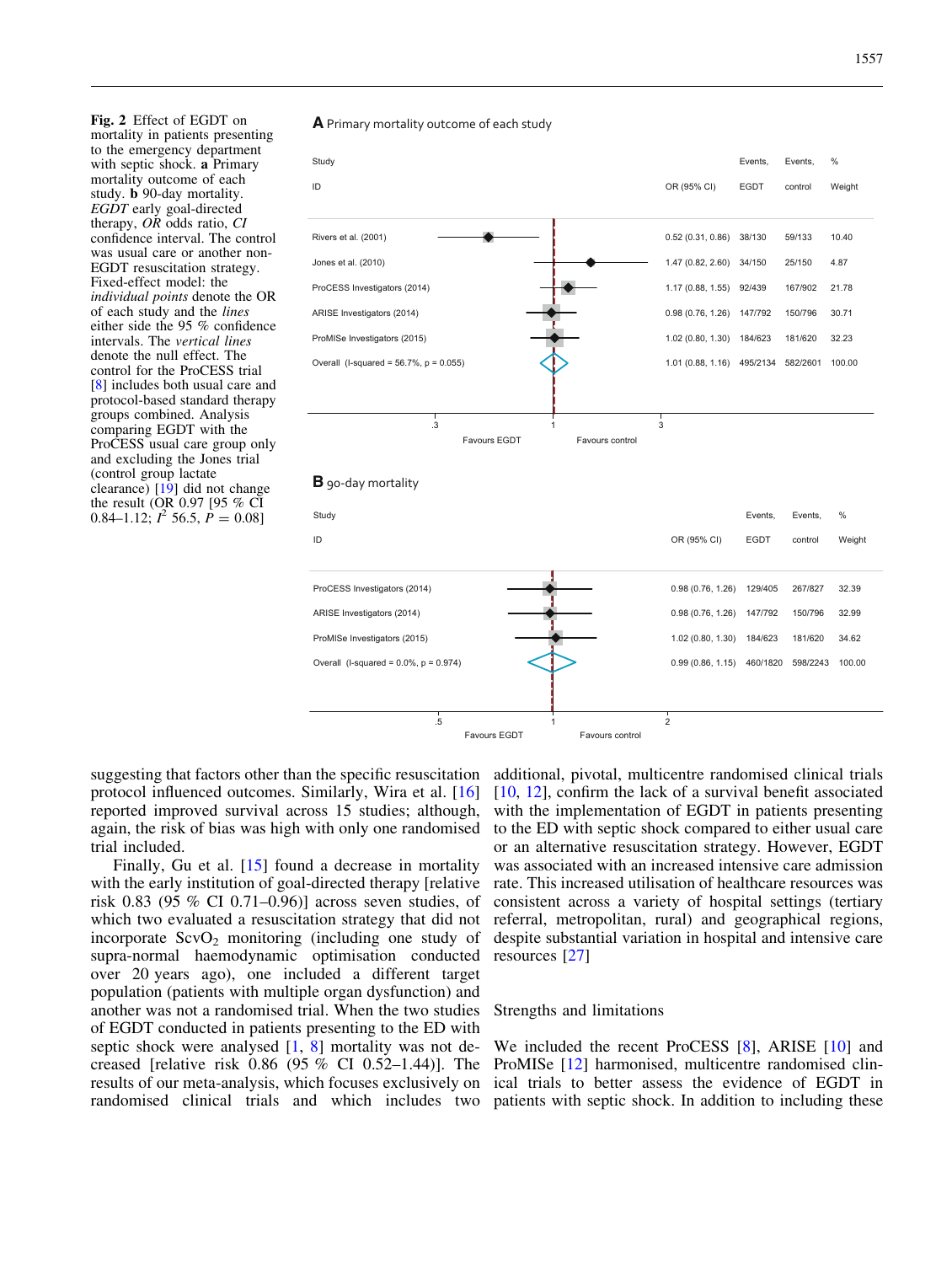<span id="page-9-0"></span>Fig. 3 Effect of EGDT on ICU utilisation in patients presenting to the emergency department with septic shock. a ICU admission<sup>a</sup>. **b** ICU length of stay for patients admitted to ICU (days). ICU intensive care unit, EGDT early goal-directed therapy, OR odds ratio, CI confidence interval, WMD weighted mean difference, SD standard deviation. The control was usual care or another non-EGDT resuscitation strategy. Fixed-effect model: the individual points denote the OR or WMD of each study and the lines either side the  $95\%$ confidence intervals. The control for the ProCESS trial [[8](#page-10-0)] includes both usual care and protocol-based standard therapy **groups combined.** <sup>a</sup> Favours EGDT'' denotes lower ICU admission rate for the EGDT group and ''Favours control'' denotes higher ICU admission rate for the EGDT group

#### **A** ICU admission<sup>8</sup>



#### **B** ICU length of stay for patients admitted to ICU (days)



three studies, our search strategy was broad and included all studies of EGDT irrespective of language; however, we could not confirm several key design features with some non-English manuscripts. Although investigators of the three most recent trials of EGDT are authors of our report, we used a structured and accepted assessment approach, the Cochrane Collaboration tool, with independent assessors of the risk of bias. This approach, coupled with excluding observational studies, reduced the risk of bias in our estimate of the treatment effect.

Our study has several limitations. Reporting of mortality outcomes across the included studies was not uniform. Ninety-day mortality was the primary study outcome in only two studies (and reported as a secondary outcome in an additional one study) and only two of the 11 studies were assessed as having a low risk of bias (other than for blinding of participants and personnel). The effect of individual patient confounders, as well as international and local variation in healthcare services (e.g. number of ED presentations and threshold for

hospital and ICU admission), how EGDT was delivered across the sites and the nature of usual care can also not be established in our trial-level meta-analysis. However, we plan an individual patient data meta-analysis of the three large harmonised trials to allow more detailed and specific questions including the overall effect of EGDT compared with other forms of resuscitation, the role of individual elements of the EGDT algorithm and the effect of EGDT across countries and hospital settings. We will also explore the potentially differential effect of EGDT across clinically important subgroups (Protocolised Resuscitation In Sepsis individual patient data Meta-analysis [PRISM]; ClinicalTrials.gov.NCT02030158).

# **Conclusions**

Our meta-analysis of all published randomised clinical trials of EGDT does not show improved survival for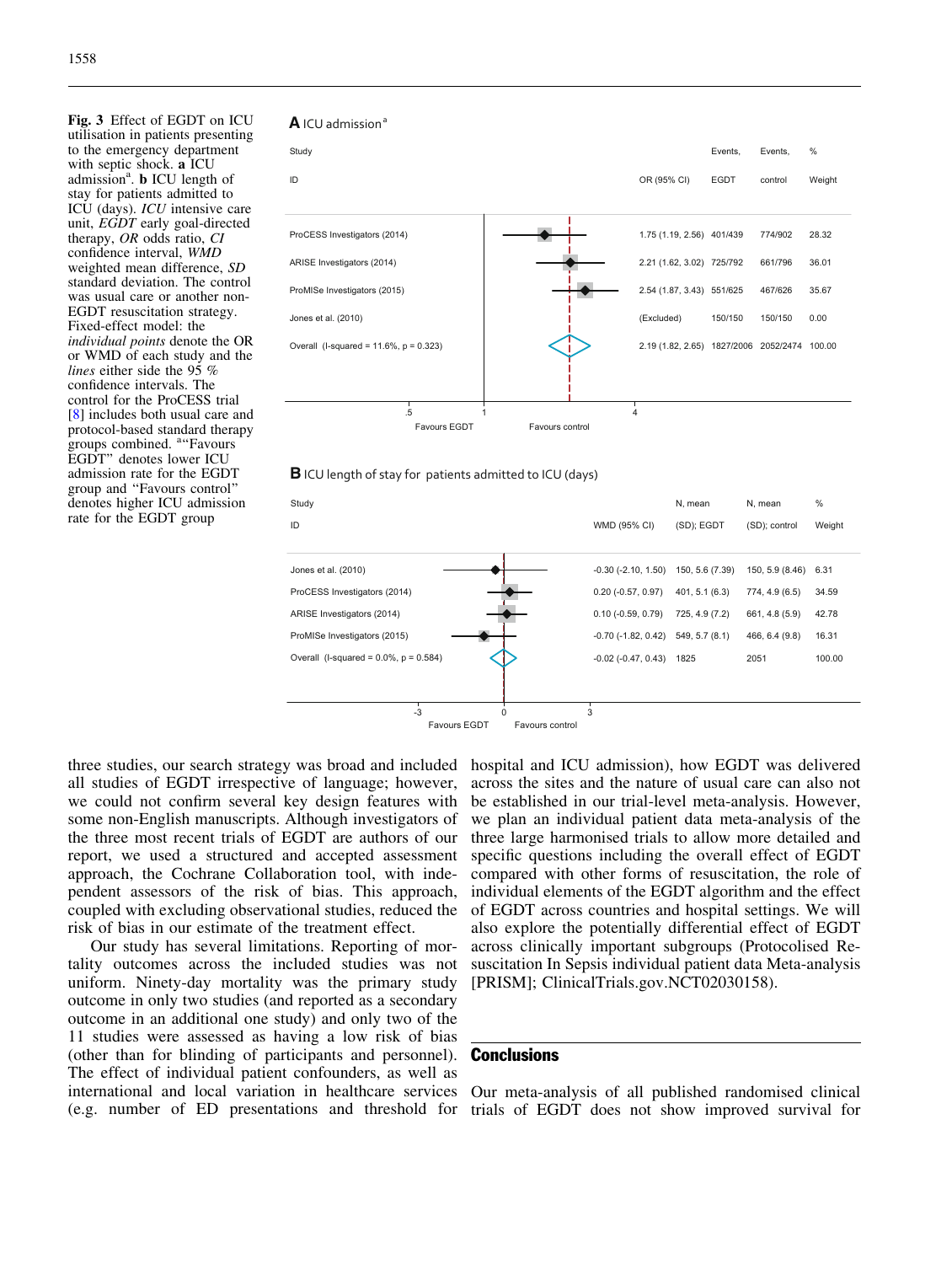<span id="page-10-0"></span>patients randomised to receive EGDT compared to usual care or to less invasive alternative haemodynamic resuscitation protocols. EGDT is, however, associated with increased admission to ICU. Our findings do not support the systematic use of EGDT in the management of all

patients with septic shock or its inclusion in the Surviving Sepsis Campaign guidelines.

Conflicts of interest The authors declare no conflict of interest.

## References

- 1. Rivers E, Nguyen B, Havstad S, Ressler J, Muzzin A, Knoblich B, Peterson E, Tomlanovich M, Early Goal-Directed Therapy Collaborative Group (2001) Early goal-directed therapy in the treatment of severe sepsis and septic shock. N Engl J Med 345:1368–1377
- 2. Kortgen A, Niederprum P, Bauer M (2006) Implementation of an evidencebased standard operating procedure and outcome in septic shock. Crit Care Med 34:943–949
- 3. Jones E, Focht A, Horton JM, Kline JA (2007) Prospective eternal validation of the clinical effectiveness of an emergency department-based early goal-directed therapy protocol for severe sepsis and septic shock. Chest 132:425–432
- 4. Levy MM, Rhodes A, Phillips GS, Townsend SR, Schorr CA, Beale R, Osborn T, Lemeshow S, Chiche JD, Artigas A, Dellinger RP (2014) Surviving sepsis campaign: association between performance metrics and outcomes in a 7.5 years study. Intensive Care Med 40:1623–1661
- 5. Dellinger RP, Levy MM, Rhodes A et al (2013) Surviving Sepsis Campaign: guidelines for management of severe sepsis and septic shock. Intensive Care Med 39:165–228
- 6. Peake S, Bailey M, Bellomo R, Cameron P, Cross A, Delaney A, Finfer S, Higgins A, Jones D, Myburgh J, Syres G, Webb S, the ARISE Investigators for the ANZICS CTG (2009) A multicentre, prospective, inception cohort study. Resuscitation 80:811–818
- 7. Pike F, Yealy DM, Kellum JA, Huang DT, Barnato AE, Eaton TL, Angus DC, Weissfeld LA, I behalf of theProCESS Investigators (2013) Protocolized Care for Early Septic Shock (ProCESS) statistical analysis plan. Crit Care Resusc 15:301–310
- 8. The ProCESS Investigators (2014) A randomised trial of protocol-based care for early septic shock. N Engl J Med 370:1683–1693
- 9. Delaney AP, Peake SL, Bellomo R, Cameron P, Holdgate A, Howe B, Higgins A, Presneill J, Webb D, For the ARISE Investigators (2013) The Australasian Resuscitation In Sepsis Evaluation (ARISE) trial statistical analysis plan. Crit Care Resusc 15:162–171
- 10. The ARISE Investigators and the ANZICS Clinical Trials Group (2014) Goal-directed resuscitation for patients with early septic shock. N Engl J Med 371:1496–1506
- 11. Power GS, Harrison DA, Mouncey PR, Osborn TM, Harvey SE, Rowan KM (2013) The Protocolised Management in Sepsis (ProMISe) trial statistical analysis plan. Crit Care Resusc 15:311–317
- 12. Mouncey PR, Osborn TM, Power GS, Harrison DA, Sadique MZ, Grieve RG, Jahan R, Harvey SE, Bell D, Bion JF, Coats TJ, Singer M, Young JD, Rowan KM, ProMISe Trial Investigators (2015) Trial of early, goal-directed resuscitation for septic shock. N Engl J Med 372(14):1301–1311. doi: [10.1056/NEJMoa1500896](http://dx.doi.org/10.1056/NEJMoa1500896)
- 13. Higgins JPT, Green S (eds) (2011) Cochrane hand book for systematic reviews of interventions. The Cochrane Collaboration Version 5.1.0 [updated March 2011] [http://handbook.](http://handbook.cochrane.org) [cochrane.org.](http://handbook.cochrane.org) Accessed 29 Mar 2015
- DG, The PRISMA Group (2009) Preferred reporting items for systematic reviews and meta-analyses: the PRISMA statement. BMJ 339:b2535. doi[:10.1136/bmj.b2535](http://dx.doi.org/10.1136/bmj.b2535)
- 15. Gu W-J, Bakker J, Liu J-C (2014) The effect of goal-directed therapy on mortality in patients with sepsis earlier is better: a meta-analysis of randomised controlled trials. Crit Care 18:570
- 16. Wira CR, Dodge K, Sather J, Dziura J (2014) Meta-analysis of protocolised goal-directed haemodynamic optimisation for the management of severe sepsis and septic shock in the emergency department. West J Emerg Med 15:51–59
- 17. Barochia AV, Cui X, Vitberg D, Suffredini AF, O'Grady NP, Banks SM, Minneci P, Kern SJ, Danner RL, Natanson C, Eichacker PG (2010) Bundled care for septic shock: analysis of clinical trials. Crit Care Med 38:668–678
- 18. Higgins JPT, Altman DG, Gotzche PC, Juni P, Moher D, Oxman AD, Savovic J Schulz KF, Weeks L, Sterne JAC, Cochrane Bias Methods Group, Cochrane Statistical Methods Group (2011) The Cochrane Collaboration's tool for assessing risk of bias in randomised trials. BMJ 343:d5928. doi: [10.1136/bmj.d5928](http://dx.doi.org/10.1136/bmj.d5928)
- 19. Jones AE, Shapiro NI, Trzeciak S, Arnold RC, Claremont HA, Kline JA, Emergency Medicine Shock Research Network (EMShockNet) Investigators (2010) Lactateclearance vs central venous oxygen saturation as goals of early sepsis therapy: a randomised clinical trial. JAMA 303:739–746
- 20. de Oliveira CF, de Oliveira DS, Gottschald AF, Moura JD, Costa GA, Ventura AC, Fernandes JC, Vaz FA, Carcillo JA, Rivers EP, Troster EJ (2008) ACCM/PALS haemodynamic support guidelines for paediatric septic shock: an outcomes comparison with and without monitoring central venous oxygen saturation. Intensive Care Med 34:1065–1075
- 14. Moher D, Liberati A, Tetzlaff J, Altman 21. Wang X, Lu CJ, Gao FQ, Li XH, Yan WF, Ning FY (2006) Efficacy of goaldirected therapy in the treatment of septic shock. Zhongguo Wei Zhong Bing Ji Jiu Yi Xue 18:661–664
	- 22. Early Goal-Directed Therapy Collaborative Group of Zhejiang Province (2010) The effect of early goal-directed therapy on treatment of critical patients with severe sepsis/ septic shock: a multi-centre, prospective, randomised, controlled study. Zhongguo Wei Zhong Bing Ji Jiu Yi Xue 22:331–334
	- 23. Tian HH, Han SS, Lv CJ, Wang T, Li Z, Hao D, Shang QM, Wang XZ (2012) The effect of early goal lactate clearance rate on the outcome of septic shock patients with severe pneumonia. Zhongguo Wei Zhong Bing Ji Jiu Yi Xue 24:42–45